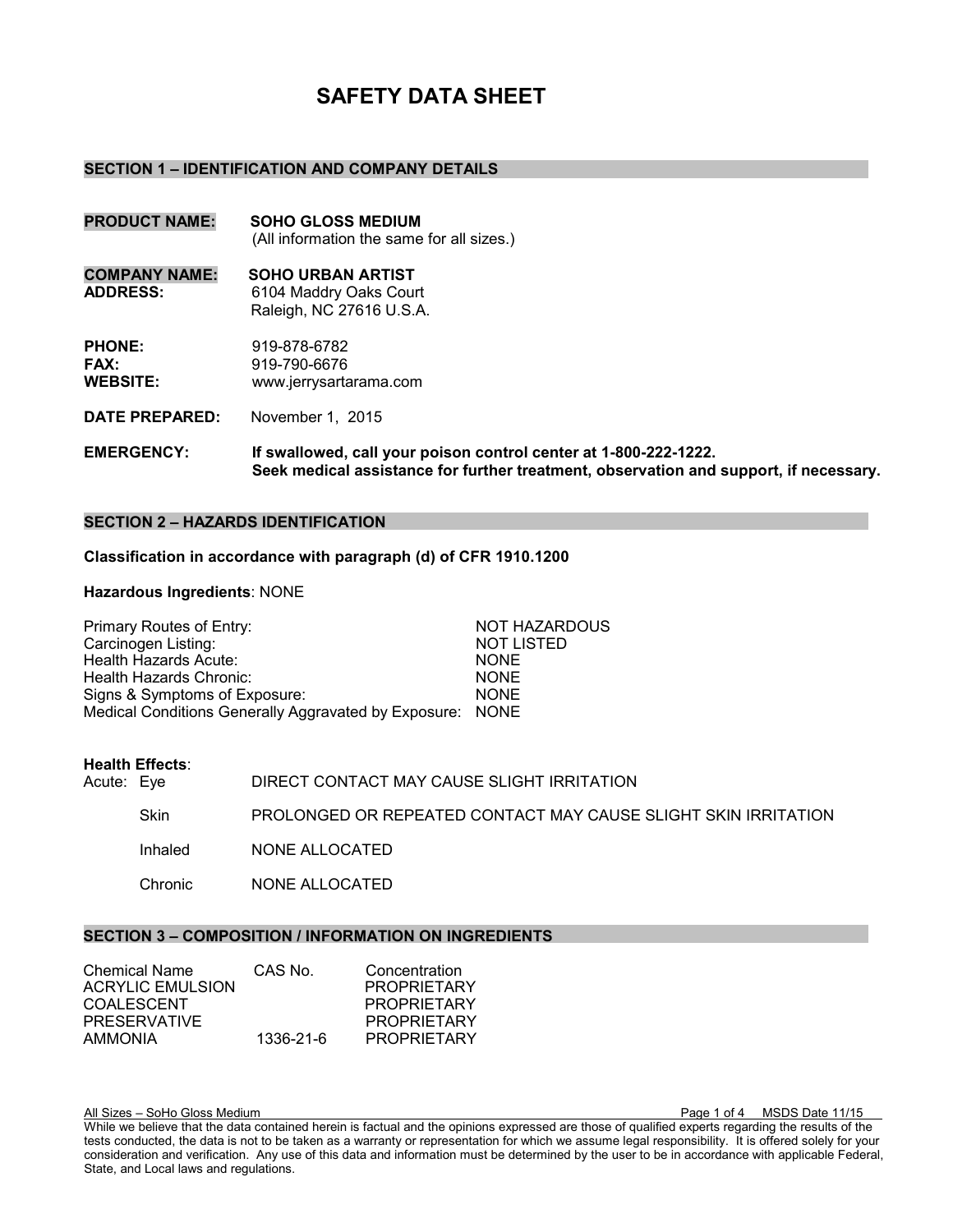# **SECTION 4 – FIRST AID MEASURES**

| CHECK FOR AND REMOVE ANY CONTACT LENSES.<br>Eye<br>FLUSH EYES UP TO 15 MINUTES WITH WATER, HOLDING EYE LIDS OPEN.<br>IF IRRITATION PERSISTS SEEK MEDICAL HELP.<br>IF PERSON IS SHOWING ADVERSE EFFECTS, REMOVE PERSON TO FRESH AIR.<br>Inhaled<br>SEEK MEDICAL HELP IF SYMPTOMS OCCUR.<br>Ingestion<br>TREAT SYMPTOMATICALLY. | WASH SKIN WITH SOAP AND WATER OR USE A PRODUCT SPECIFICALLY |
|-------------------------------------------------------------------------------------------------------------------------------------------------------------------------------------------------------------------------------------------------------------------------------------------------------------------------------|-------------------------------------------------------------|
|                                                                                                                                                                                                                                                                                                                               |                                                             |
|                                                                                                                                                                                                                                                                                                                               |                                                             |
| NEVER GIVE ANYTHING BY MOUTH TO AN UNCONSCIOUS PERSON.<br>SEEK MEDICAL HELP IF SYMPTOMS OCCUR.<br>IF SWALLOWED, CALL YOUR POISON CONTROL CENTER AT 1-800-222-1222.                                                                                                                                                            |                                                             |

# **SEEK MEDICAL ASSISTANCE FOR FURTHER TREATMENT, OBSERVATION AND SUPPORT, IF NECESSARY.**

## **Advice to Doctor:**

THIS PRODUCT CARRIES THE A.P. SEAL, CONFORMS TO ASTM D4236, AND IS CERTIFIED NON-TOXIC BY A TOXICOLOGIST IN ASSOCIATION WITH THE ART & CRAFT MATERIALS INSTITUTE, HANSON, MA 02341 USA.

#### **SECTION 5 – FIRE FIGHTING MEASURES**

| Fire / Explosion Hazard:                  | <b>NONE</b>    |
|-------------------------------------------|----------------|
| Flash Point (Method):                     | N/A            |
| Auto-Ignition Temperature:                | N/A            |
| Flammability Limits In Air (% by Volume): | N/A            |
| LOWER EXPLOSIVE LIMIT (LEL):              | <b>UNKNOWN</b> |
| UPPER EXPLOSIVE LIMIT (UEL):              | <b>UNKNOWN</b> |
| <b>Extinguisher Media:</b>                | N/A            |
| <b>Special Fire Fighting Procedures:</b>  | N/A            |
| Unusual Fire & Explosion Hazards:         | N/A            |

#### **Extinguishing Media:**

THIS PRODUCT IS NOT FLAMMABLE. USE FIRE-EXTINGUISHING MEDIA APPROPRIATE FOR SURROUNDING MATERIALS.

All Sizes – SoHo Gloss Medium Page 2 of 4 MSDS Date 11/15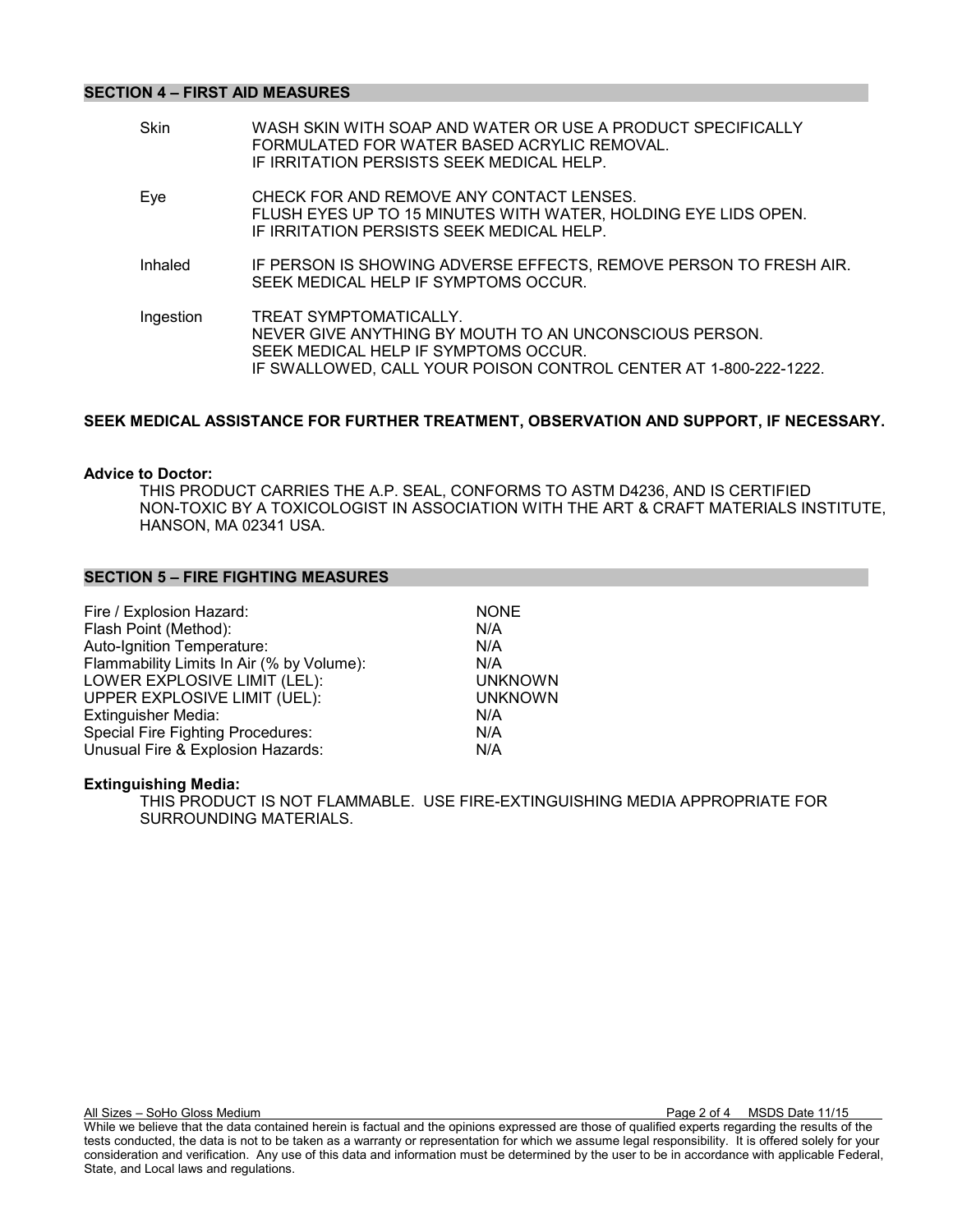# **SECTION 6 – ACCIDENTAL RELEASE MEASURES**

# **Leak & Spill Procedures:**

TAKE CARE FLOOR SURFACE WILL BE SLIPPERY AT SITE OF SPILLAGE.

FOR MINOR SPILLS, MOP-UP WITH RAGS AND DISPOSE OF.

FOR LARGER QUANTITIES, CONTAIN ANY SPILLS WITH INERT MATERIALS (SAND, SAWDUST, ETC.) AND TRANSFER TO CONTAINERS FOR DISPOSAL.

DO NOT CONTAMINATE WATER SOURCES OR SEWER.

# **SECTION 7 – HANDLING AND STORAGE**

## **Handling Procedures & Equipment:**

AVOID SKIN AND EYE CONTACT.

WASH HANDS AFTER USE.

## **Storage Requirements:**

STORE AT ROOM TEMPERATURE.

KEEP FROM FREEZING.

RECOMMENDED STORAGE CONDITIONS ARE BETWEEN 34° F AND 122 °F (1° C AND 50 °C).

## **SECTION 8 – EXPOSURE CONTROL / PERSONAL PROTECTION**

**Protective Equipment:**<br>Respiratory Protection (Specific Type): Protective Gloves:  $\overline{N}$  NOT REQUIRED<br>Eve Protection: NOT REQUIRED Other Protective Equipment:<br>Hygienic Work Practices:

NONE NEEDED UNDER NORMAL CONDITIONS OF USE NOT REQUIRED<br>NOT REQUIRED AS WITH ANY WATER BASED PRODUCT

#### **Ventilation To Be Used:**

Local Exhaust:  $N/A$ <br>Mechanical (General):  $N/A$ Mechanical (General):  $N/A$ <br>Special:  $N/A$ Special: Other (Specify): N/A

# **SECTION 9 – PHYSICAL AND CHEMICAL PROPERTIES**

Boiling Point: N/A Specific Gravity (H2O=1): APPROX 1 g/ml Vapor Pressure: NOT KNOWN<br>
Specific Vapor Density (AIR=1): LIGHTER THAN AIR 
Specific Vapor Density (AIR=1): LIGHTER THAN AIR Evaporation Rate: SLOWER THAN ETHER Specific Vapor Density (AIR=1): LIGHTER THAN AIR Solubility in Water: COMPLETELY SOLUBLE Reactivity in Water: NOT KNOWN

**Appearance & Odor:** MILKY WHITE LIQUID. MAY HAVE SLIGHT AMMONIA SMELL.

All Sizes – SoHo Gloss Medium Page 3 of 4 MSDS Date 11/15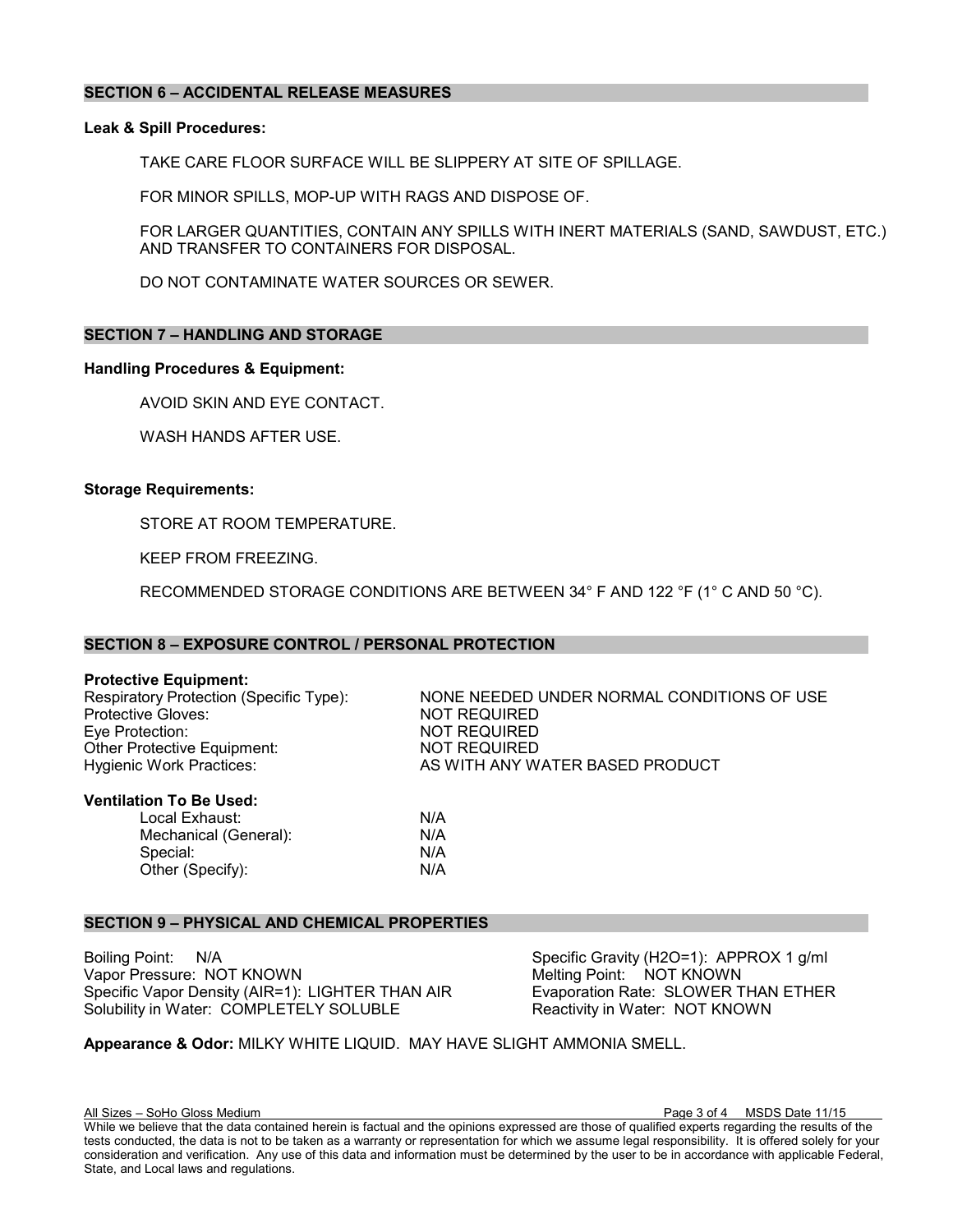# **SECTION 10 – STABILITY AND REACTIVITY**

| Stability:                               | <b>STABLE</b> |
|------------------------------------------|---------------|
| Conditions To Avoid:                     | N/A           |
| Incompatibility (Materials to Avoid):    | <b>NONE</b>   |
| <b>Hazardous Decomposition Products:</b> | <b>NONE</b>   |
| Hazardous Polymerization Products:       | <b>NONE</b>   |
| <b>Conditions To Avoid:</b>              | N/A           |

#### **SECTION 11 – TOXICOLOGICAL INFORMATION**

#### **The toxicological information for the components is:** NON-TOXIC

THIS PRODUCT CARRIES THE A.P. SEAL, CONFORMS TO ASTM D4236, AND IS CERTIFIED NON-TOXIC BY A TOXICOLOGIST IN ASSOCIATION WITH THE ART & CRAFT MATERIALS INSTITUTE, HANSON, MA 02341 USA.

## **SECTION 12 – ECOLOGICAL INFORMATION**

NOT REGARDED AS DANGEROUS FOR THE ENVIRONMENT.

## **SECTION 13 – DISPOSAL CONSIDERATIONS**

#### **Waste Disposal Methods:**

DISPOSE OF IN ACCORDANCE WITH LOCAL AND NATIONAL REGULATIONS FOR INERT NON-HAZARDOUS WASTE MATERIAL.

#### **SECTION 14 – TRANSPORT INFORMATION**

NON-HAZARDOUS FOR RAIL, ROAD, SEA AND AIR TRANSPORT.

# **SECTION 15 – REGULATORY INFORMATION**

NONE

#### **SECTION 16 – OTHER INFORMATION**

THIS PRODUCT DOES NOT CONTAIN EGG, DAIRY, WHEAT, GLUTEN, SOY OR PEANUT PRODUCTS, BY-PRODUCTS OR DERIVATIVES.

THIS PRODUCT DOES NOT CONTAIN LATEX MATERIALS OR ANIMAL DERIVED INGREDIENTS.

All Sizes – SoHo Gloss Medium Page 4 of 4 MSDS Date 11/15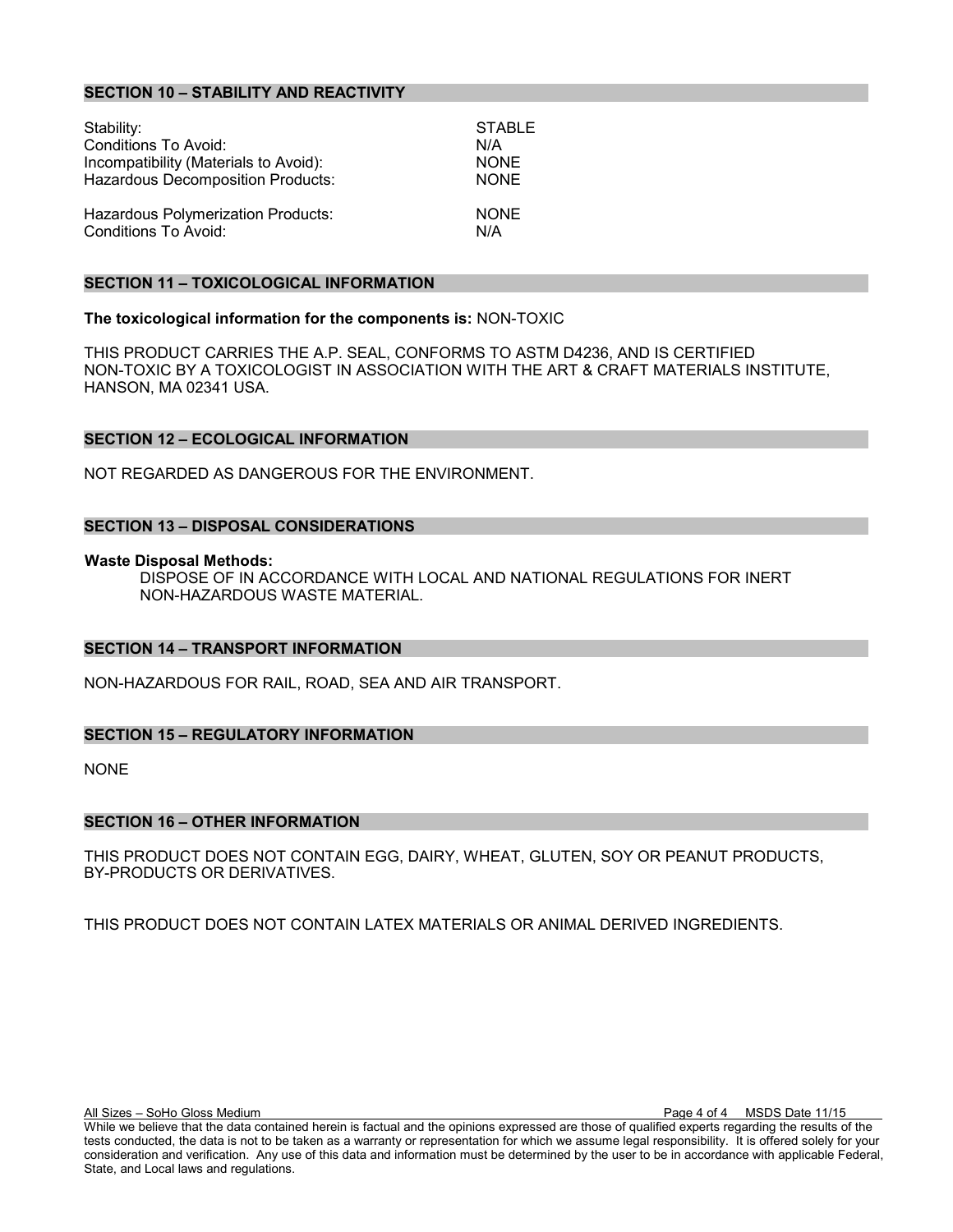# **SAFETY DATA SHEET**

#### **SECTION 1 – IDENTIFICATION AND COMPANY DETAILS**

- **PRODUCT NAME: SOHO SATIN VARNISH**  (All information the same for all sizes.)
- **COMPANY NAME: SOHO URBAN ARTIST ADDRESS:** 6104 Maddry Oaks Court Raleigh, NC 27616 U.S.A.

**PHONE:** 919-878-6782 **FAX:** 919-790-6676<br> **WEBSITE:** www.ierrvsarta **WEBSITE:** www.jerrysartarama.com

**DATE PREPARED:** November 1, 2015

**EMERGENCY: If swallowed, call your poison control center at 1-800-222-1222. Seek medical assistance for further treatment, observation and support, if necessary.** 

# **SECTION 2 – HAZARDS IDENTIFICATION**

**Classification in accordance with paragraph (d) of CFR 1910.1200**

#### **Hazardous Ingredients**: NONE

| Primary Routes of Entry:                                  | <b>NOT HAZARDOUS</b> |
|-----------------------------------------------------------|----------------------|
| Carcinogen Listing:                                       | <b>NOT LISTED</b>    |
| Health Hazards Acute:                                     | <b>NONE</b>          |
| Health Hazards Chronic:                                   | <b>NONE</b>          |
| Signs & Symptoms of Exposure:                             | <b>NONE</b>          |
| Medical Conditions Generally Aggravated by Exposure: NONE |                      |

# **Health Effects**:

| Acute: Eye |          | DIRECT CONTACT MAY CAUSE SLIGHT IRRITATION                     |
|------------|----------|----------------------------------------------------------------|
|            | Skin     | PROLONGED OR REPEATED CONTACT MAY CAUSE SLIGHT SKIN IRRITATION |
|            | Inhaled  | NONE ALLOCATED                                                 |
|            | Chronic. | NONE ALLOCATED                                                 |
|            |          |                                                                |

# **SECTION 3 – COMPOSITION / INFORMATION ON INGREDIENTS**

| <b>Chemical Name</b> | CAS No.   | Concentration      |
|----------------------|-----------|--------------------|
| ACRYLIC EMULSION     |           | <b>PROPRIETARY</b> |
| PRESERVATIVE         |           | <b>PROPRIETARY</b> |
| <b>COALESCENT</b>    |           | <b>PROPRIETARY</b> |
| <b>AMMONIA</b>       | 1336-21-6 | <b>PROPRIETARY</b> |
| <b>MATTING AGENT</b> |           | <b>PROPRIETARY</b> |

All Sizes – SoHo Satin Varnish Page 1 of 4 MSDS Date 11/15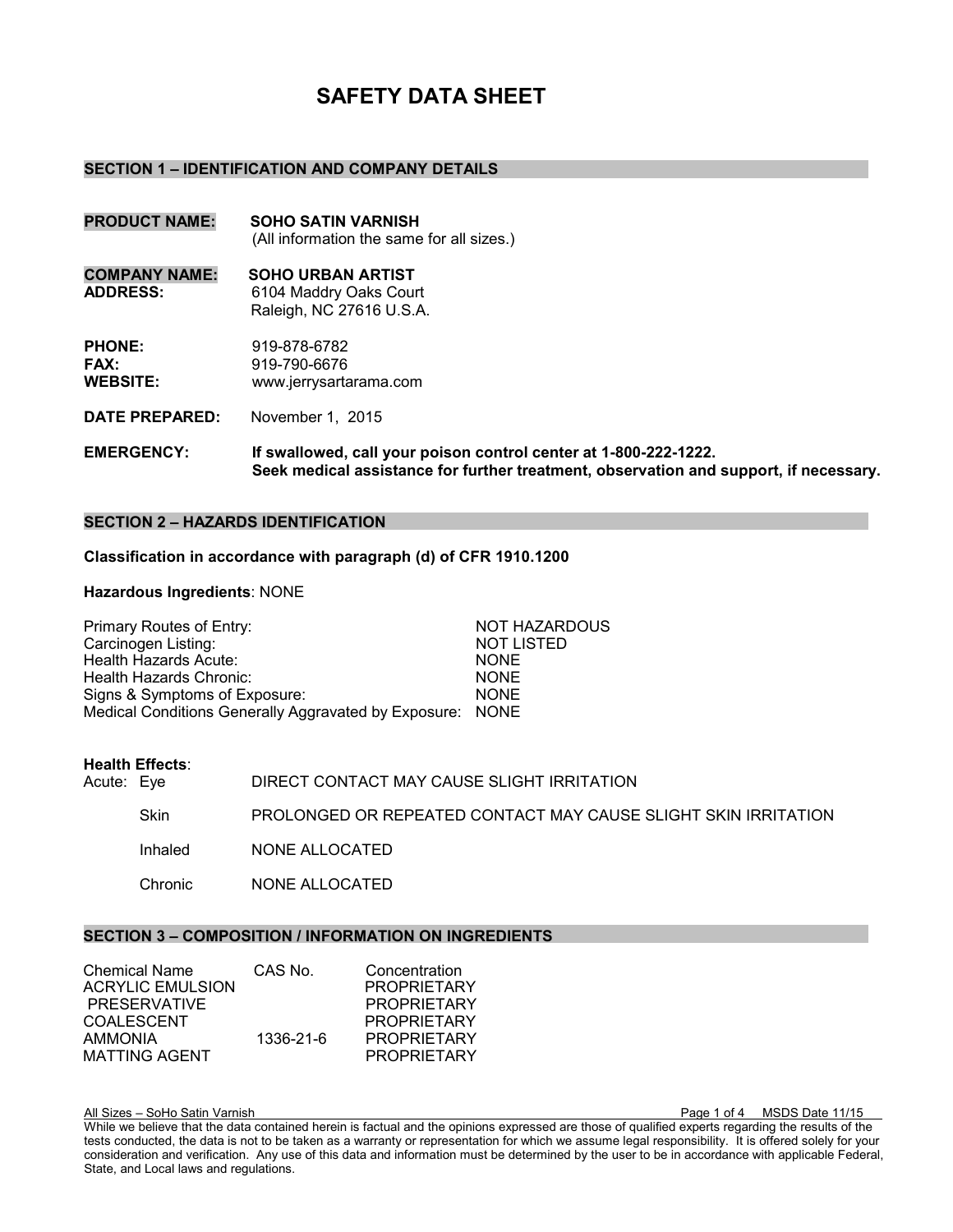# **SECTION 4 – FIRST AID MEASURES**

| <b>Skin</b> | WASH SKIN WITH SOAP AND WATER OR USE A PRODUCT SPECIFICALLY<br>FORMULATED FOR WATER BASED ACRYLIC REMOVAL.<br>IF IRRITATION PERSISTS SEEK MEDICAL HELP.                                      |
|-------------|----------------------------------------------------------------------------------------------------------------------------------------------------------------------------------------------|
| Eye         | CHECK FOR AND REMOVE ANY CONTACT LENSES.<br>FLUSH EYES UP TO 15 MINUTES WITH WATER, HOLDING EYE LIDS OPEN.<br>IF IRRITATION PERSISTS SEEK MEDICAL HELP.                                      |
| Inhaled     | IF PERSON IS SHOWING ADVERSE EFFECTS, REMOVE PERSON TO FRESH AIR.<br>SEEK MEDICAL HELP IF SYMPTOMS OCCUR.                                                                                    |
| Ingestion   | TREAT SYMPTOMATICALLY.<br>NEVER GIVE ANYTHING BY MOUTH TO AN UNCONSCIOUS PERSON.<br>SEEK MEDICAL HELP IF SYMPTOMS OCCUR.<br>IF SWALLOWED, CALL YOUR POISON CONTROL CENTER AT 1-800-222-1222. |

# **SEEK MEDICAL ASSISTANCE FOR FURTHER TREATMENT, OBSERVATION AND SUPPORT, IF NECESSARY.**

## **Advice to Doctor:**

THIS PRODUCT CARRIES THE A.P. SEAL, CONFORMS TO ASTM D4236, AND IS CERTIFIED NON-TOXIC BY A TOXICOLOGIST IN ASSOCIATION WITH THE ART & CRAFT MATERIALS INSTITUTE, HANSON, MA 02341 USA.

#### **SECTION 5 – FIRE FIGHTING MEASURES**

| Fire / Explosion Hazard:                  | <b>NONE</b>    |
|-------------------------------------------|----------------|
| Flash Point (Method):                     | N/A            |
| Auto-Ignition Temperature:                | N/A            |
| Flammability Limits In Air (% by Volume): | N/A            |
| LOWER EXPLOSIVE LIMIT (LEL):              | <b>UNKNOWN</b> |
| UPPER EXPLOSIVE LIMIT (UEL):              | <b>UNKNOWN</b> |
| <b>Extinguisher Media:</b>                | N/A            |
| <b>Special Fire Fighting Procedures:</b>  | N/A            |
| Unusual Fire & Explosion Hazards:         | N/A            |

#### **Extinguishing Media:**

THIS PRODUCT IS NOT FLAMMABLE. USE FIRE-EXTINGUISHING MEDIA APPROPRIATE FOR SURROUNDING MATERIALS.

All Sizes – SoHo Satin Varnish Page 2 of 4 MSDS Date 11/15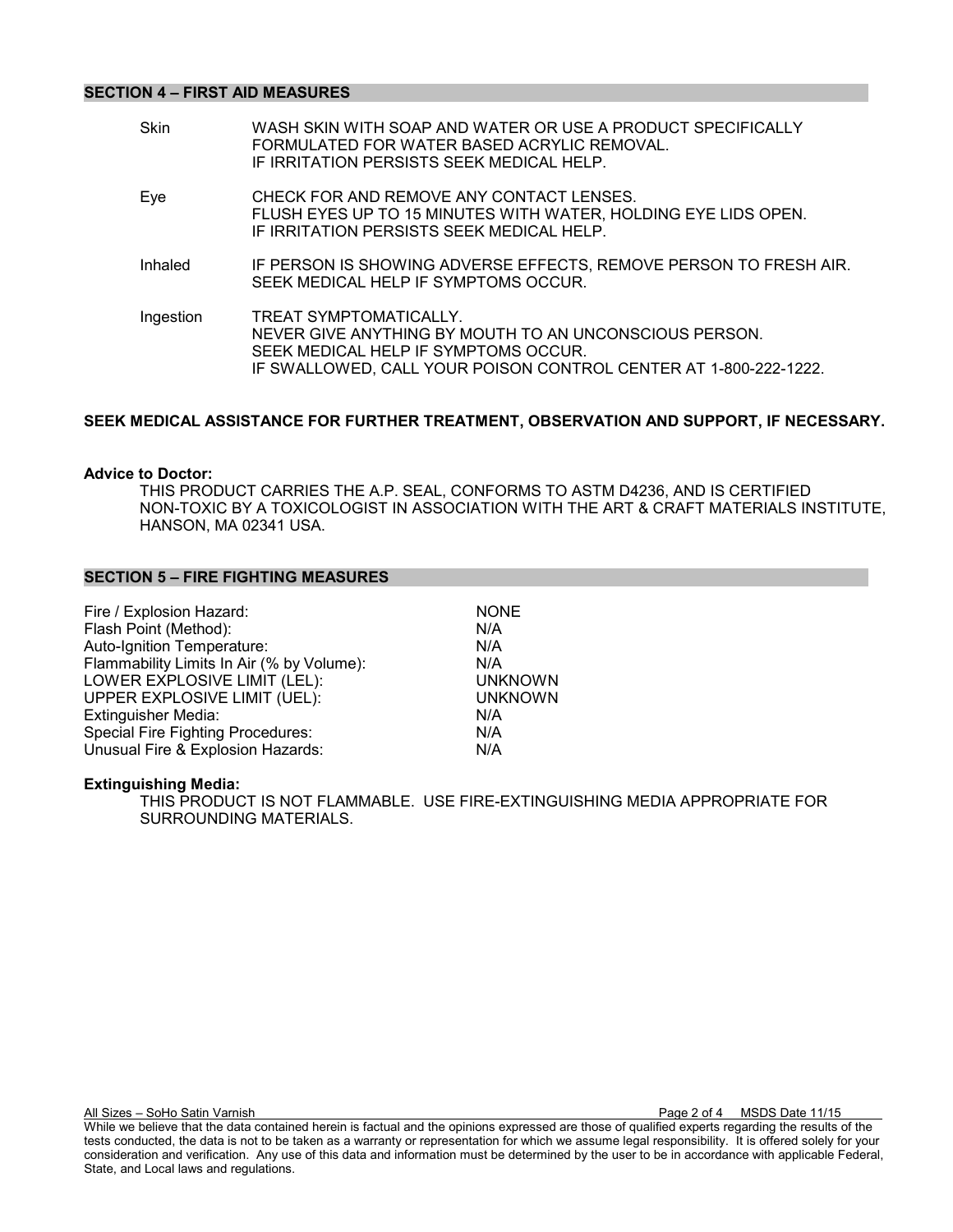# **SECTION 6 – ACCIDENTAL RELEASE MEASURES**

# **Leak & Spill Procedures:**

TAKE CARE FLOOR SURFACE WILL BE SLIPPERY AT SITE OF SPILLAGE.

FOR MINOR SPILLS, MOP-UP WITH RAGS AND DISPOSE OF.

FOR LARGER QUANTITIES, CONTAIN ANY SPILLS WITH INERT MATERIALS (SAND, SAWDUST, ETC.) AND TRANSFER TO CONTAINERS FOR DISPOSAL.

DO NOT CONTAMINATE WATER SOURCES OR SEWER.

# **SECTION 7 – HANDLING AND STORAGE**

## **Handling Procedures & Equipment:**

AVOID SKIN AND EYE CONTACT.

WASH HANDS AFTER USE.

## **Storage Requirements:**

STORE AT ROOM TEMPERATURE.

KEEP FROM FREEZING.

RECOMMENDED STORAGE CONDITIONS ARE BETWEEN 34° F AND 122 °F (1° C AND 50 °C).

## **SECTION 8 – EXPOSURE CONTROL / PERSONAL PROTECTION**

**Protective Equipment:**<br>Respiratory Protection (Specific Type): Protective Gloves:  $\overline{N}$  NOT REQUIRED<br>Eve Protection: NOT REQUIRED Other Protective Equipment:<br>Hygienic Work Practices:

NONE NEEDED UNDER NORMAL CONDITIONS OF USE NOT REQUIRED<br>NOT REQUIRED AS WITH ANY WATER BASED PRODUCT

#### **Ventilation To Be Used:**

Local Exhaust:  $N/A$ <br>Mechanical (General):  $N/A$ Mechanical (General):  $N/A$ <br>Special:  $N/A$ Special: Other (Specify): N/A

# **SECTION 9 – PHYSICAL AND CHEMICAL PROPERTIES**

Boiling Point: N/A Specific Gravity (H2O=1): APPROX 1 g/ml Vapor Pressure: NOT KNOWN<br>
Specific Vapor Density (AIR=1): LIGHTER THAN AIR 
Specific Vapor Density (AIR=1): LIGHTER THAN AIR Evaporation Rate: SLOWER THAN ETHER Specific Vapor Density (AIR=1): LIGHTER THAN AIR Solubility in Water: COMPLETELY SOLUBLE Reactivity in Water: NOT KNOWN

**Appearance & Odor:** MILKY WHITE LIQUID. MAY HAVE SLIGHT AMMONIA SMELL.

All Sizes – SoHo Satin Varnish Page 3 of 4 MSDS Date 11/15